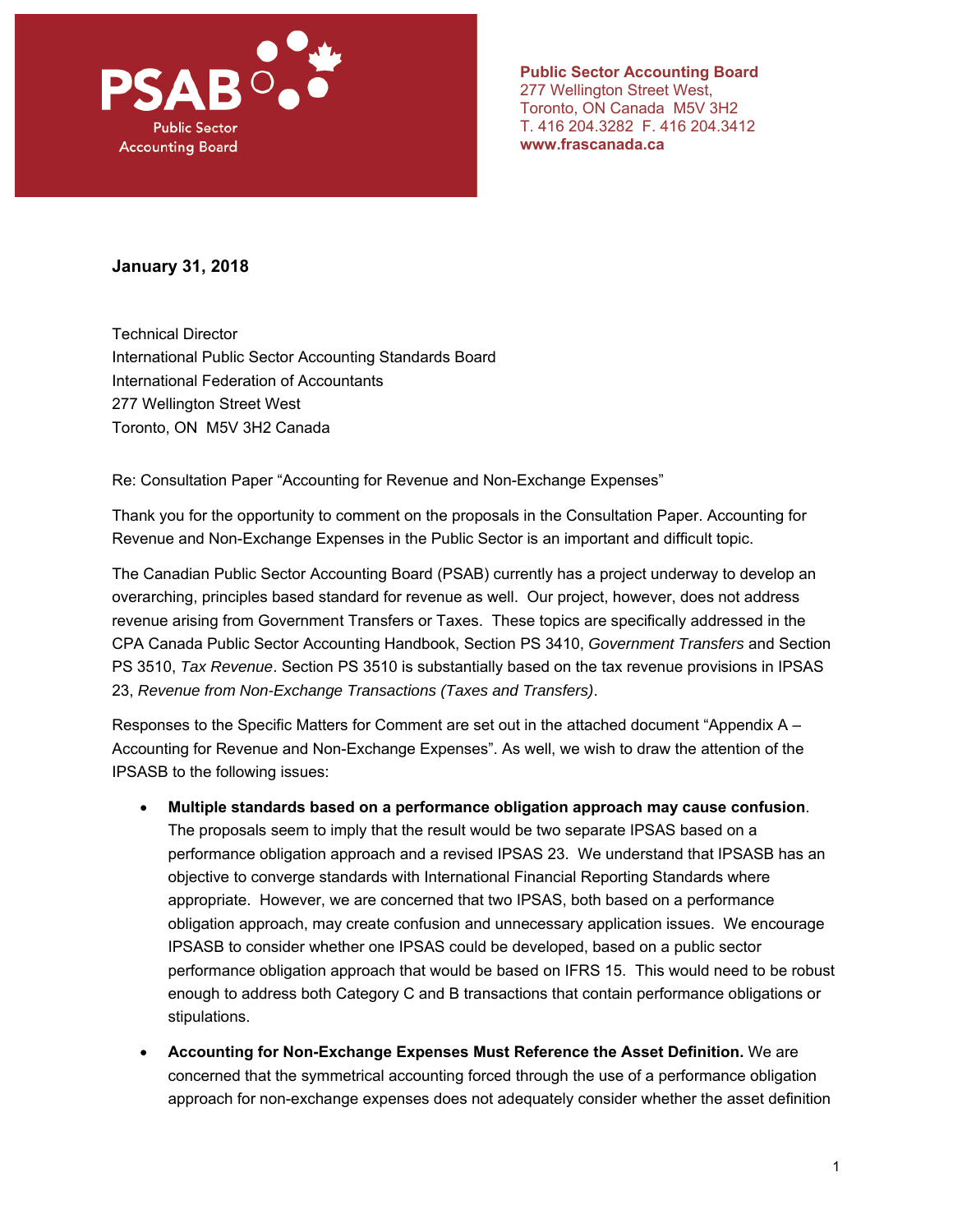is met. We believe that the asset definition must be the primary reference for determining whether an asset is recognized by a transferor in relation to a transfer provided by a public sector entity. We do not agree with the assertion in paragraph 6.21 that indicates that a transferor has control of the transferred resources until the recipient breaches the condition(s) related to the transfer. In our view the transfer and the breach of the condition(s) are separate events, with the breach being a possible future event. The transfer of funding to an external party means that the transferor no longer controls those funds. The transferor would only recognize a receivable for the portion of the transferred funds for which the condition has not been met when it has evidence that the breach has occurred. We provide more detail on this issue in Appendix A.

 **Measurement.** Given the current IPSASB project underway regarding Measurement it might be worthwhile to wait and see the results of that project before proceeding with developing measurement guidance for non-contractual receivables and non-contractual payables.

Please note that this letter and the comments in Appendices A and B represent the views of PSAB staff and not those of the Public Sector Accounting Board (PSAB).

Thank you again for the opportunity to provide you with input on this Consultation Paper. We hope you find our comments helpful.

Sincerely,

Sandra Waterson Principal, Public Sector Accounting

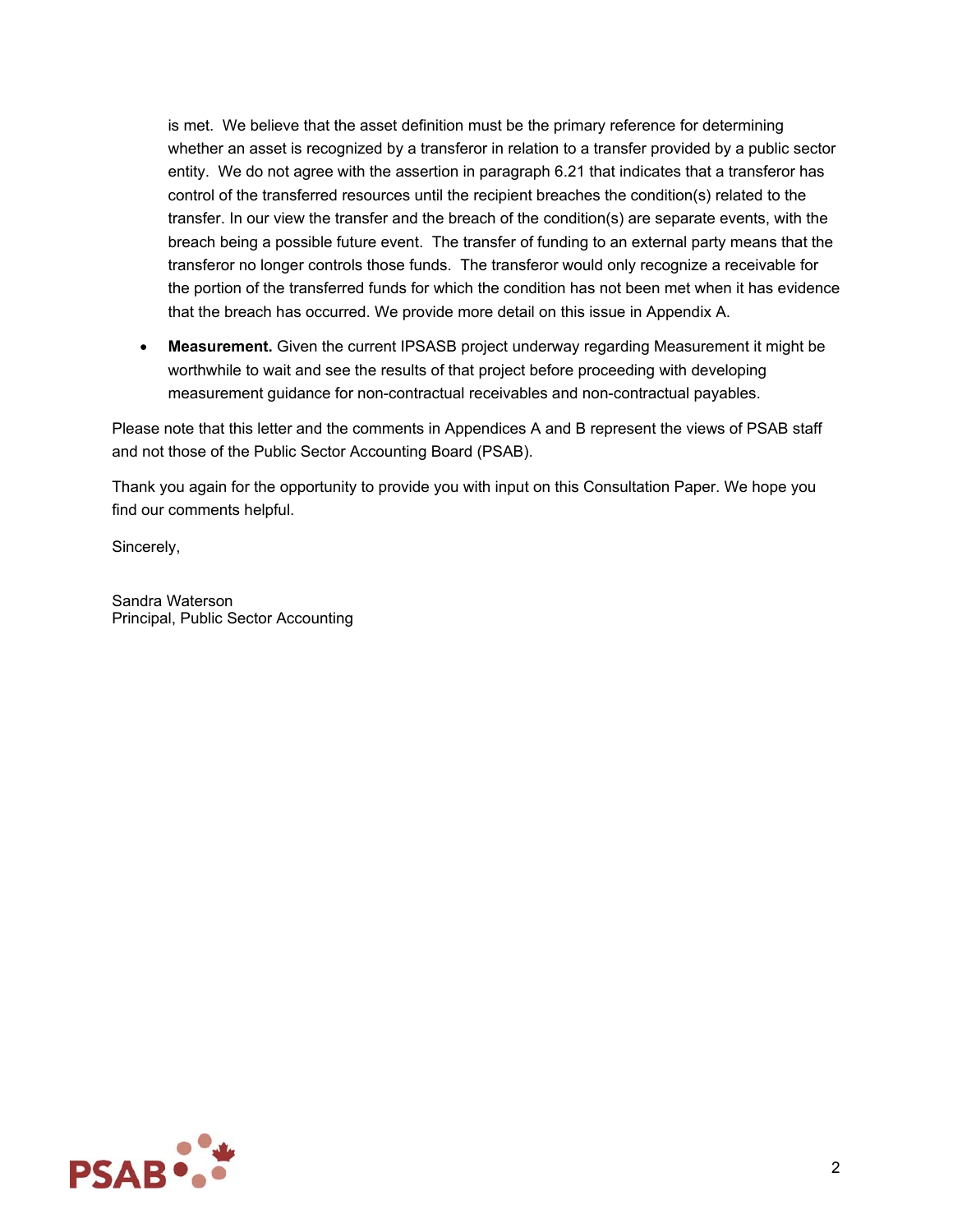# **Accounting for Revenue and Non-Exchange Expenses**

# **Response to Consultation Paper**

**Issued August 2017 with comments due January 15, 2018** 

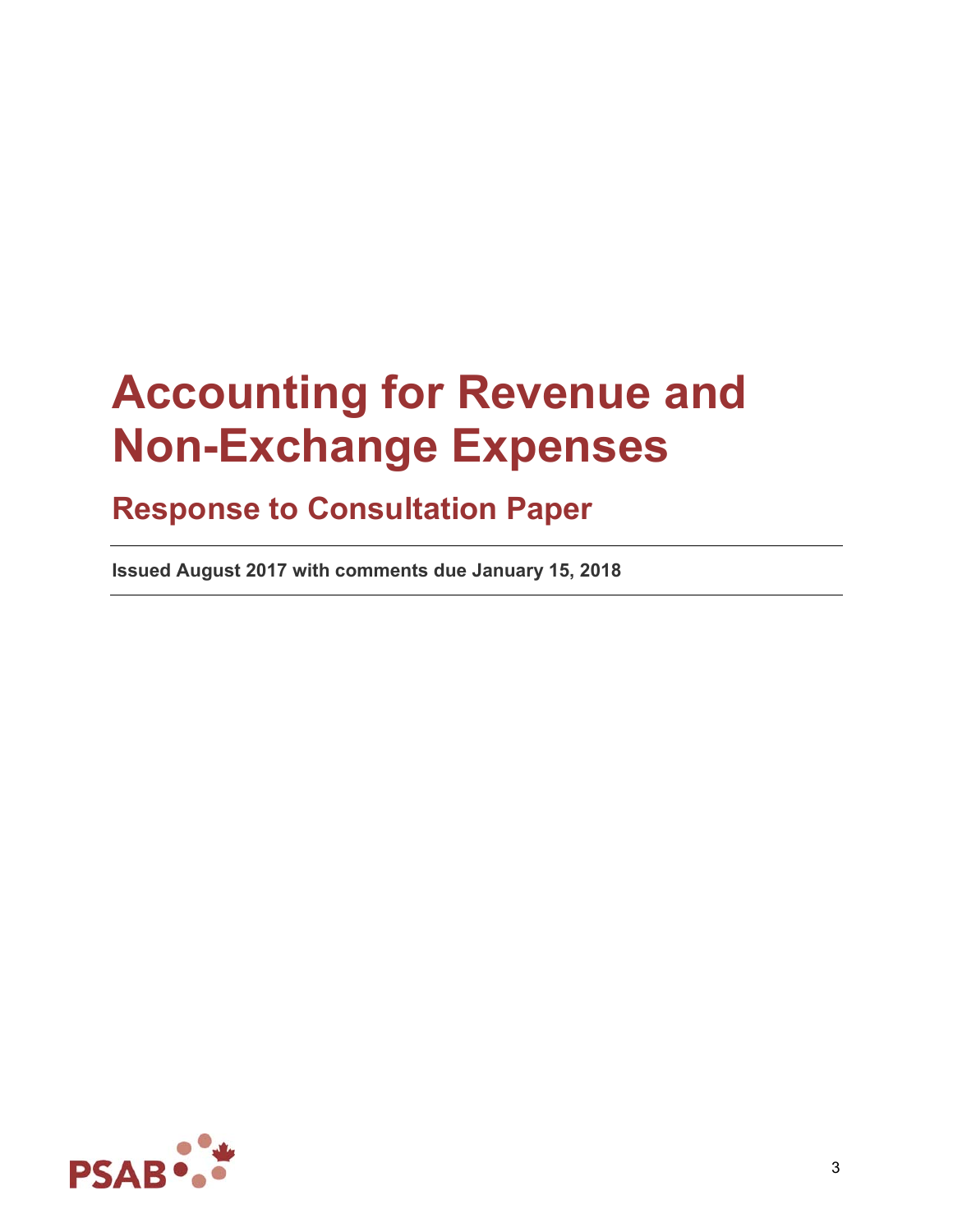# **Appendix A**

# **Responses to Preliminary Views and Specific Matters for Comment**

#### **Preliminary View 1 (following paragraph 3.8)**

The IPSASB considers that it is appropriate to replace IPSAS 9, *Revenue from Exchange Transactions*, and IPSAS 11, *Construction Contracts* with an IPSAS primarily based on IFRS 15, *Revenue from Contracts with Customers*. Such an IPSAS will address Category C transactions that:

- a) Involve the delivery of promised goods or services to customers as defined in IFRS 15; and
- b) Arise from a contract (or equivalent binding arrangement) with a customer which establishes performance obligations.

Do you agree with the IPSASB's Preliminary View 1? If not, please give your reasons.

#### **PSAB Staff Response**

PSAB staff agree that a new revenue IPSAS based on IFRS 15, Revenue from Contracts with Customers is appropriate.

PSAB staff understand the convergence strategy, where appropriate, of the IPSASB and agree that both IPSAS 9, *Revenue from Exchange Transactions,* and IPSAS 11, *Construction Contracts*, could be replaced with an IPSAS primarily drawn from IFRS 15, Revenue from Contracts with Customers for Category C transactions.

However, as noted above under general comments, the idea of developing two IPSASs based on a performance obligation approach, one for Category C transactions and one for Category B transactions, may be problematic for the following reasons:

- Application by Stakeholders May Not be Improved:
	- $\checkmark$  The criteria to determine which transactions would fall under the appropriate IPSAS, both based on performance obligations may be confusing and result in similar frustrations currently experienced with trying to determine whether a transaction is exchange or nonexchange. Even if applying the 'rules of the road' approach to developing a new IPSAS based on IFRS 15 will require some modifications that are also needed to address the Category B transactions, it may be worth it to reduce potential confusion.

For example, as noted in Preliminary View 1, the IPSAS developed to address Category C transactions will include transactions that arise from contracts (or equivalent binding arrangements) with a customer that establish performance obligations. The proposed expansion in the Consultation Paper to include transactions that arise from 'equivalent binding arrangements' in addition to contracts may already broaden the scope of transactions captured under such a proposal from that considered in IFRS 15 and may then include some from Category B transactions. The primary focus for both Categories B and C would be on determining whether a performance obligation is present or not.

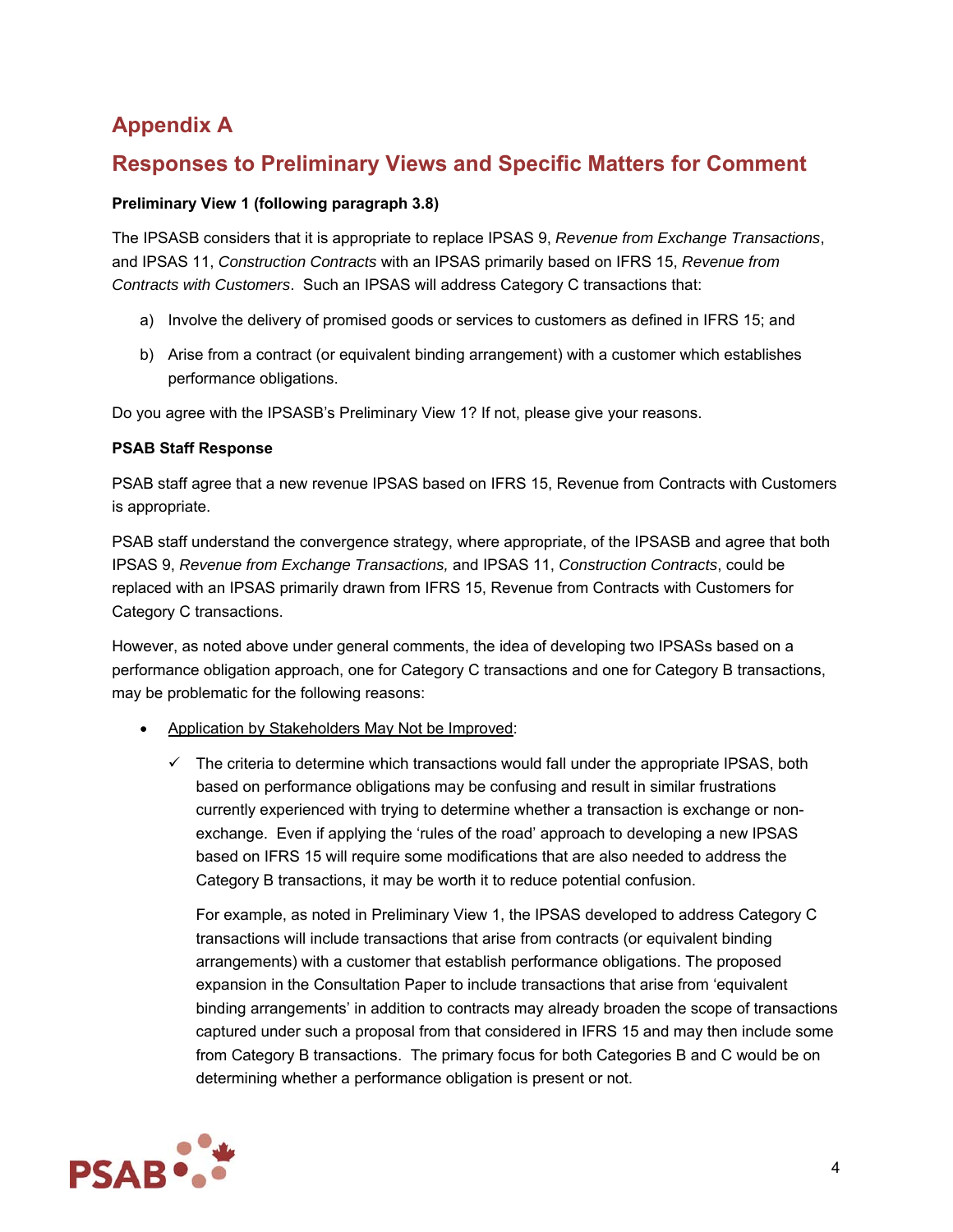$\checkmark$  Also, the last point to distinguish Category C transactions from other transactions is that the transaction be on 'commercial terms'. This phrase is private sector oriented and can be confusing as to what is really meant by 'commercial terms' in the public sector. As noted in IFRS 15, paragraph 9 (d), commercial substance is when the risk, timing or amount of the entity's future cash flows is expected to change as a result of the contract.

Chapter 4 paragraph 4.47 describes the term 'commercial substance' as two characteristics assumed in a contract to deliver promised goods or services to a customer:

- a) The amount of expected revenue will change as a result of changes to the nature, cost, value or volume of the promised goods and services to be delivered; and
- b) The amount of expected revenues reflects the amount to which the entity expects to be entitled in exchange for those goods or services.

Using this term in the public sector may create similar frustrations to those experienced currently in trying to determine whether a transaction is exchange or non-exchange. Under the Consultation Paper proposals, an entity will need to evaluate its transactions as to whether they contain a performance obligation or stipulation, and then whether it has commercial substance or not to determine the appropriate IPSAS to apply.

- Sufficiently Differentiating Performance Obligations from Stipulations: It was noted in the diagram illustrating the categorization of transactions (page 27) that the characteristic of Category C transactions was enforceable agreements with performance obligations to transfer goods or services to customers on commercial terms. This is compared to Category B transactions that are enforceable agreements with performance obligations or stipulations. This would imply that these Category C transactions do not contain stipulations. If this is correct, the guidance will need to be clear as to how to differentiate a performance obligation from a stipulation.
- Sufficiently Differentiating How Performance Obligations are Fulfilled: Another distinguishing characteristic between Category B and C transactions is that Category C transactions relate to the transfer of goods or services to customers. Category B transactions relate to the use or consumption of resources in a particular way. This wording may lead to some differences in interpretation and will need to be clearly explained. A customer is control of the goods or services when they have the ability to direct the use of and benefit from the good or service. Therefore, the distinction between Category B and C needs to be clear why or how they differ.

#### **Preliminary View 2 (following paragraph 3.9)**

Because Category A revenue transactions do not contain any performance obligations or stipulations, the IPSASB considers that these transactions will need to be addressed in an updated IPSAS 23.

Do you agree with the IPSASB's Preliminary View 2? If not, please give your reasons.

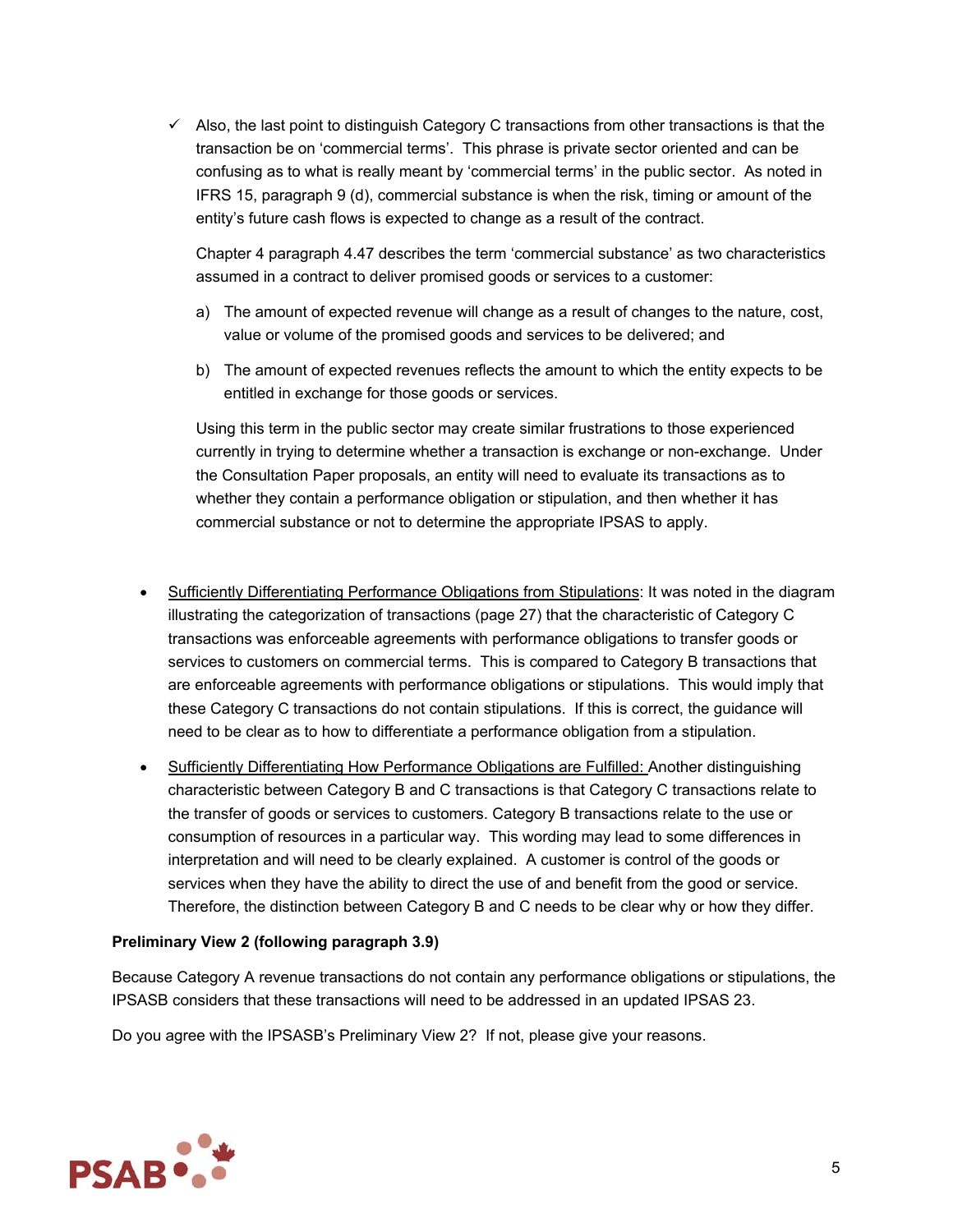#### **PSAB Staff Response**

Agree that guidance will be needed for transactions with no performance obligations or stipulations. However, the Consultation Paper did not elaborate on how the IPSAS 23 would be revised to address Category A transactions. Assuming a performance obligations approach is supported and developed for Category B and C transactions, the revised IPSAS 23 will need to revisit its scope and definitions to ensure it is addressing only those transactions that do not contain performance obligations or stipulations. The definition or references to non-exchange transactions would need to be removed. Such changes would help ensure the initial question for all revenue transactions is whether performance obligations exist or not.

On the other hand, if there is continued support for the non-exchange and exchange distinction, with the necessary clarifications the revised IPSAS 23 could be amended to address the issues currently raised with its application.

#### **Specific Matters for Comment 1 (following paragraph 3.10)**

Please provide details of the issues that you have encountered in applying IPSAS 23, together with an indication of the additional guidance you believe is needed in an updated IPSAS 23 for:

- **a)** Social contributions; and /or
- **b)** Taxes with long collection periods.

If you believe that there are further areas where the IPSASB should consider providing additional guidance in an updated IPSAS 23, please identify these and provide details of the issues that you have encountered, together with an indication of the additional guidance you believe is needed.

#### **PSAB Staff Response**

PSAB staff have no comments on issues encountered in applying IPSAS 23.

#### **Preliminary View 3 (following paragraph 4.64)**

The IPSASB considers that Category B transactions should be accounted for using the Public Sector Performance Obligation Approach.

Do you agree with the IPSAB's Preliminary View 3? If not, please give your reasons.

#### **PSAB Staff Response**

PSAB staff agree that a public sector performance obligation approach should be applied to transactions that contain a performance obligation or stipulation. As noted above, we believe this should include both Category B and C transactions. This would simplify the application of the proposals and avoid unnecessary confusion as to which IPSAS would apply in a particular circumstance.

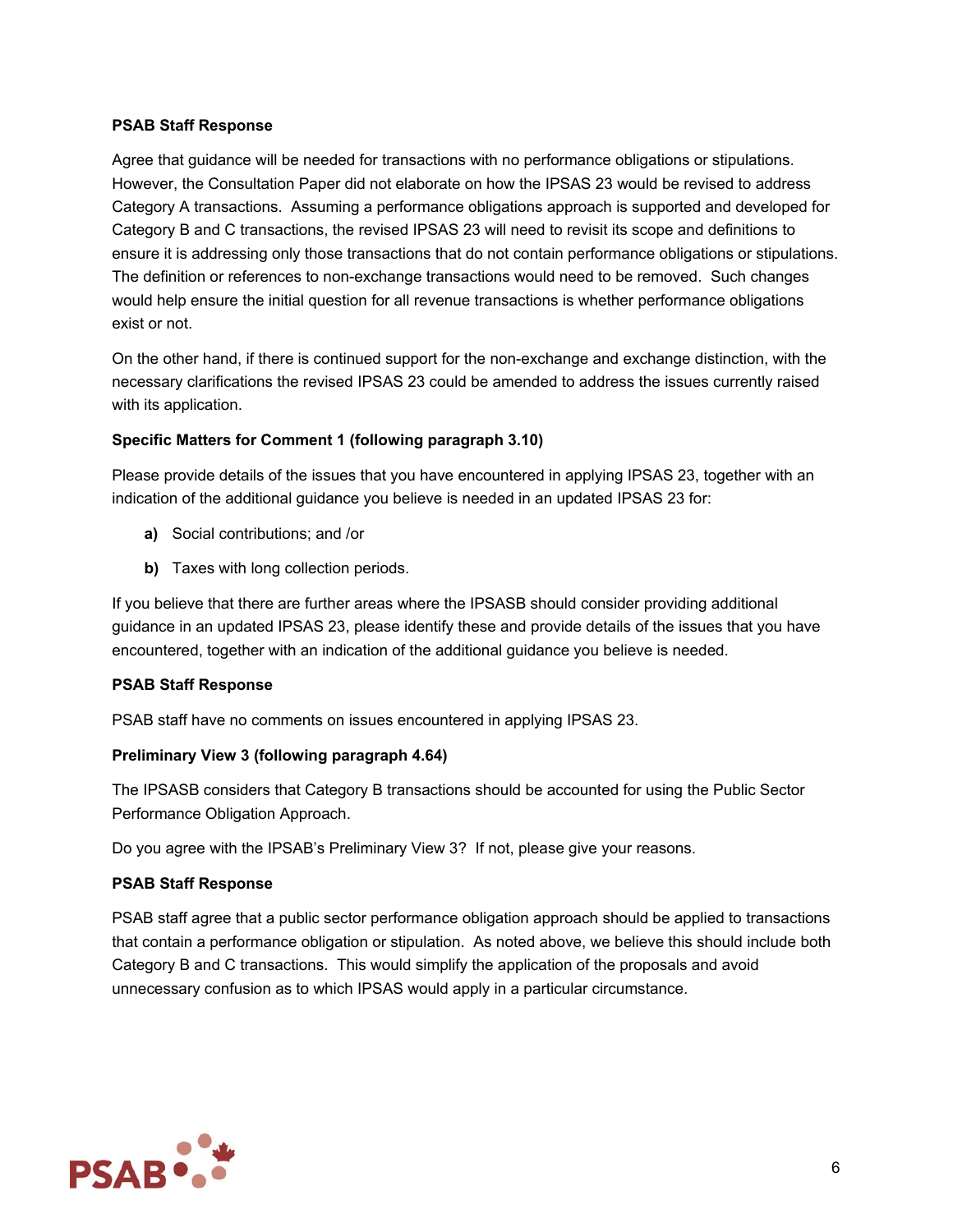#### **Specific Matter for Comment 2 (following paragraph 4.64)**

The IPSASB has proposed broadening the requirements in the IFRS 15 five-step approach to facilitate applying a performance obligation approach to Category B transactions for the public sector. These five steps are as follows:

- Step  $1 -$  Identify the binding arrangement (paragraphs 4.29-4.35);
- Step 2 Identify the performance obligations (paragraphs 4.36-4.46);
- Step 3 Determine the consideration (paragraphs 4.47-4.50);
- Step 4 ─ Allocate the consideration (paragraphs 4.51-4.54); and
- Step 5 ─ Recognize revenue (paragraphs 4.55-4.58).

Do you agree with the proposals on how each of the IFRS 15 five-steps could be broadened? If not, please explain your reasons.

#### **PSAB Staff Response**

Step 1 - Identify the binding arrangement

We agree. As noted, many transactions in the public sector include arrangements for the provision of resources that are non-contractual but can still be enforceable obligations. This notion was also demonstrated in the proposals for Category C transactions as the phase 'or equivalent binding arrangement' was added to the characteristics of such transactions.

We also agree that enforceability needs to go beyond a return obligation. A return requirement is only one possible aspect of enforceability terms for a contract or other binding arrangement that should be considered.

#### **Possible guidance on enforceability**

- Clear and unambiguous terms are necessary for performance to be assessed. If performance under an agreement is not clear, then it may not be possible to evaluate whether a performance obligation has been satisfied.
- An agreement that is cancelable without severe penalty/consequences does not bind the parties to the transaction to any significant degree.
- In an extreme case, such a "contract" may be little more than an expression of intent by the parties involved with virtually no power to bind them. Entering into such an agreement is an insignificant event for purposes of recognizing assets and liabilities.
- A penalty/consequences is considered to be severe if in the normal course of operations an entity would perform what is required under the agreement rather than incur the penalty/consequences.

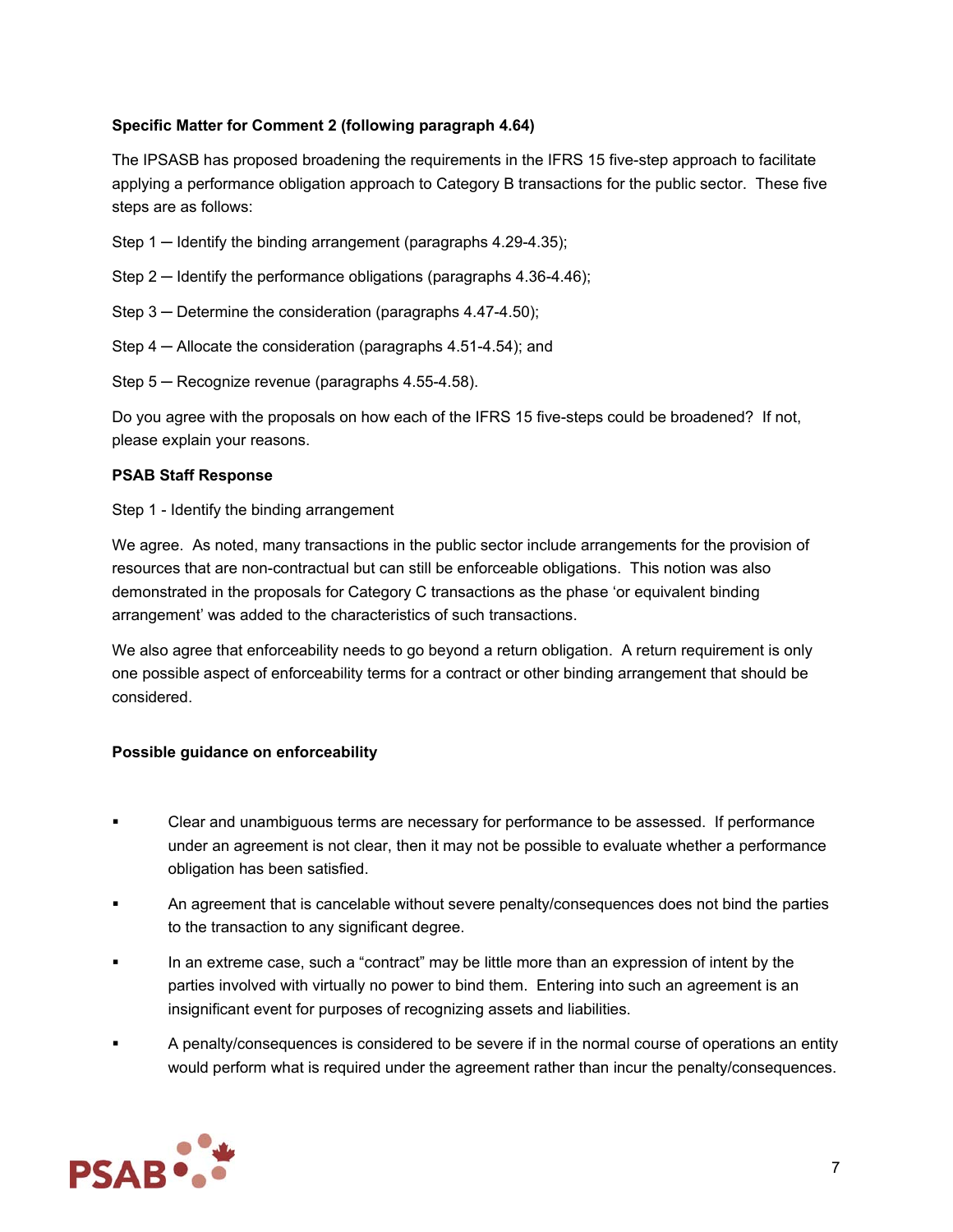#### Step 2 – Identify performance obligations

We agree that you need to consider when promises to deliver goods or services in the public sector are distinct or when they need to be bundled together to enable the identification of performance obligations and to assess when those performance obligations have been fulfilled.

Given that in the public sector the specificity of goods or services promised may vary greatly, it is crucial to develop criteria to determine distinct goods or services.

The criteria to determine whether a good or service is distinct in IFRS 15 would be a good starting point. These criteria would likely be appropriate in the public sector however, some additional thought would be needed for transfers to ensure they are still appropriate.

Staff disagree with the notion that a 'time requirement in and of itself 'would create a performance obligation. A time or return requirement should be irrelevant for initial recognition under a performance obligation approach. A return requirement may affect subsequent recognition, however, if the performance obligation is not satisfied. A determination that the obligation has and will not be satisfied would transform the liability for an unsatisfied performance obligation into a liability for the recipient to return resources to the transferor.

#### Step 3 – Determine the consideration

We agree that the amount of consideration is needed to be determined in order to allocate it to the identified performance obligations.

In the public sector, the characteristic of commercial substance as described in paragraph 4.47 (a) that refers to 'the amount of expected revenue will change as a result of changes to the nature, cost, value or volume of the promised goods and services to be delivered' may be problematic in the public sector. For example, there could be binding arrangements that contain performance obligations or stipulations that are not fully funded. As indicated earlier, characterizing transactions in this way may cause challenges and result in different interpretations. Therefore, as noted in paragraph 4.48, determining the consideration based on what the resource recipient expects to be entitled to for the promised services is appropriate.

#### Step 4 – Allocate the consideration

We agree that there may be circumstances where a stand-alone selling price is not available and other methods will need to be provided for allocating the consideration. It is reasonable in the public sector that one such method may be based on the cost of fulfilling the performance obligation.

#### Step 5 – Recognize revenue

We agree that revenue would be recognized as the performance obligations are fulfilled. As noted in the Consultation Paper, in some circumstances, determining when those performance obligations have been satisfied may be difficult, such as when waiting for a report that all vaccines have been delivered to the general community. The concern is that revenue recognition would be delayed.

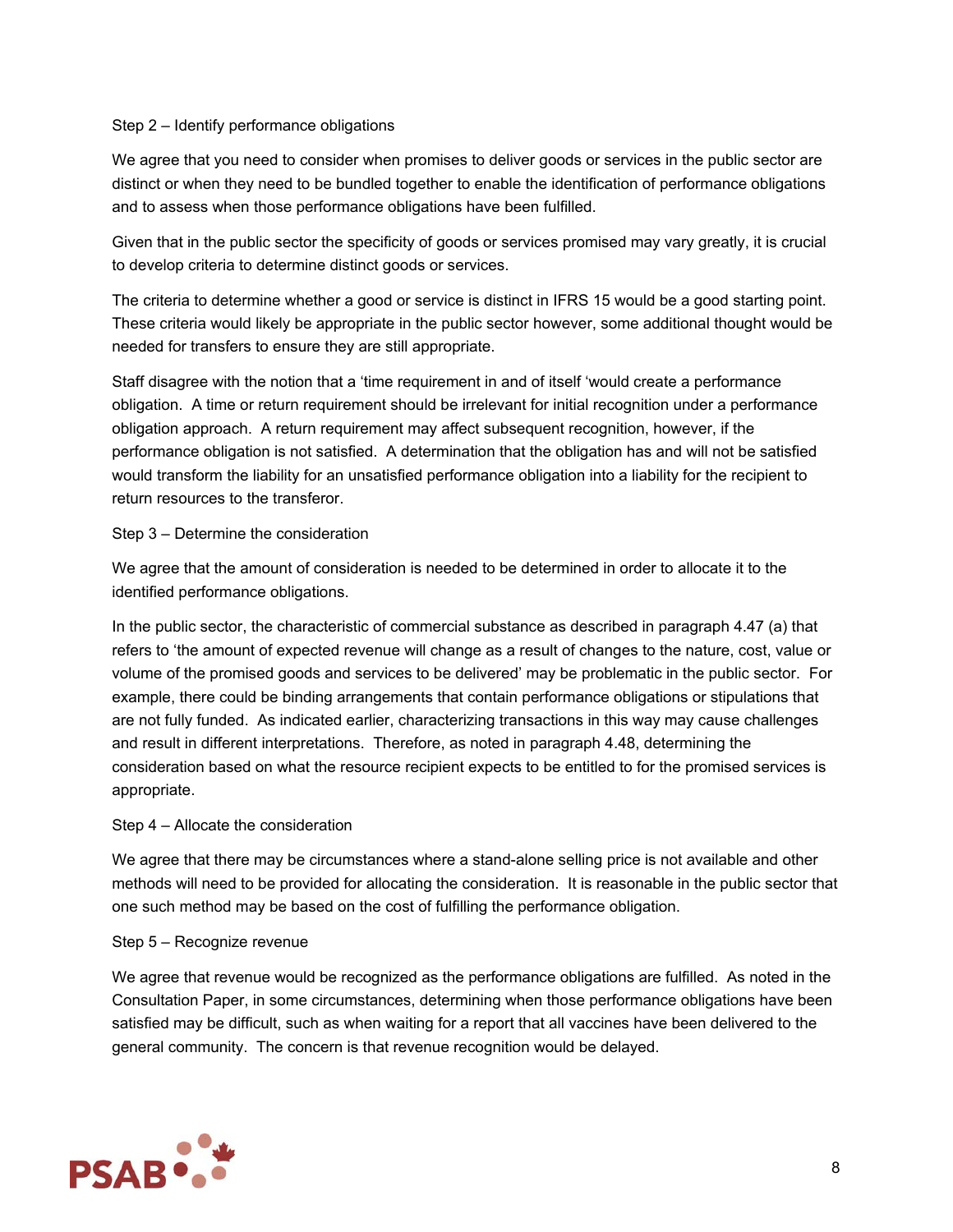#### **Specific Matter for Comment 3 (following paragraph 4.64)**

If the IPSASB were to implement Approach 1 and update IPSAS 23 for Category B transactions, which option do you favor for modifying IPSAS 23 for transactions with time requirements (but no other stipulation):

- a) Option (b) ─ Require enhanced display/disclosure;
- b) Option (c) Classify time requirements as a condition;
- c) Option (d) Classify transfers with time requirements as other obligations; or
- d) Option (e) Recognize transfers with time requirements in net assets/equity and recycle through the statement of financial performance.

Please explain your reasons.

#### **PSAB Staff Response**

PSAB staff prefer Option (b) - Require enhanced display and disclosure option to address transactions with time requirements. This approach is consistent with the element definitions of financial statements and will provide the necessarily information for accountability and decision-making.

Applying either Option (d) or (e) would require a great deal of consideration as these would represent new ground being explored. Option (d), other resources and other obligations were established in the IPSASB's conceptual framework. This category has not yet been used in any IPSAS. A great deal of consideration will be needed to determine whether it is appropriate to start treating timing differences as other resources and other obligations. This type of transaction may not be a precedent that the IPSASB wants to establish; recognition in accordance with time requirements. The IPSASB may want to reserve use of the "other resources" and "other obligations" categories for recognition of complex public sector transactions for which accountability will not be served through recognition of the transaction using the elements of financial statements.

Option (e) to recognize transfers with time requirements in net assets/equity and recycle through the statement of financial performance is an option that has currently been used only for convergence projects with IFRS. Such direct recognition in net assets/equity is articulated in IPSAS 1 (paragraphs 101, 118(b), 121, 123) and it is described as comprising items of revenue and expense that are required by other IPSAS to be excluded from surplus/deficit. Applying this approach to timing differences would be new ground; but it may be a less complex approach for stakeholders than option (d) as direct recognition in net assets/equity is already an established approach in the IPSAS. It should be noted, as well, that direct recognition in net assets or net liabilities -though not in relation to time requirements - is consistent with proposals of PSAB in its new Statement of Principles for a Revised Reporting Model for the Canadian Public Sector (approved in December 2017; expected to be issued in late May/early June 2018 after translation).

Caution is needed when providing illustrative examples of what the disclosures may be and how the disaggregated information maybe presented. As noted in the current example provided for how the disaggregated revenue may be presented in paragraph 4.17, the use of the term 'revenue receivable' for

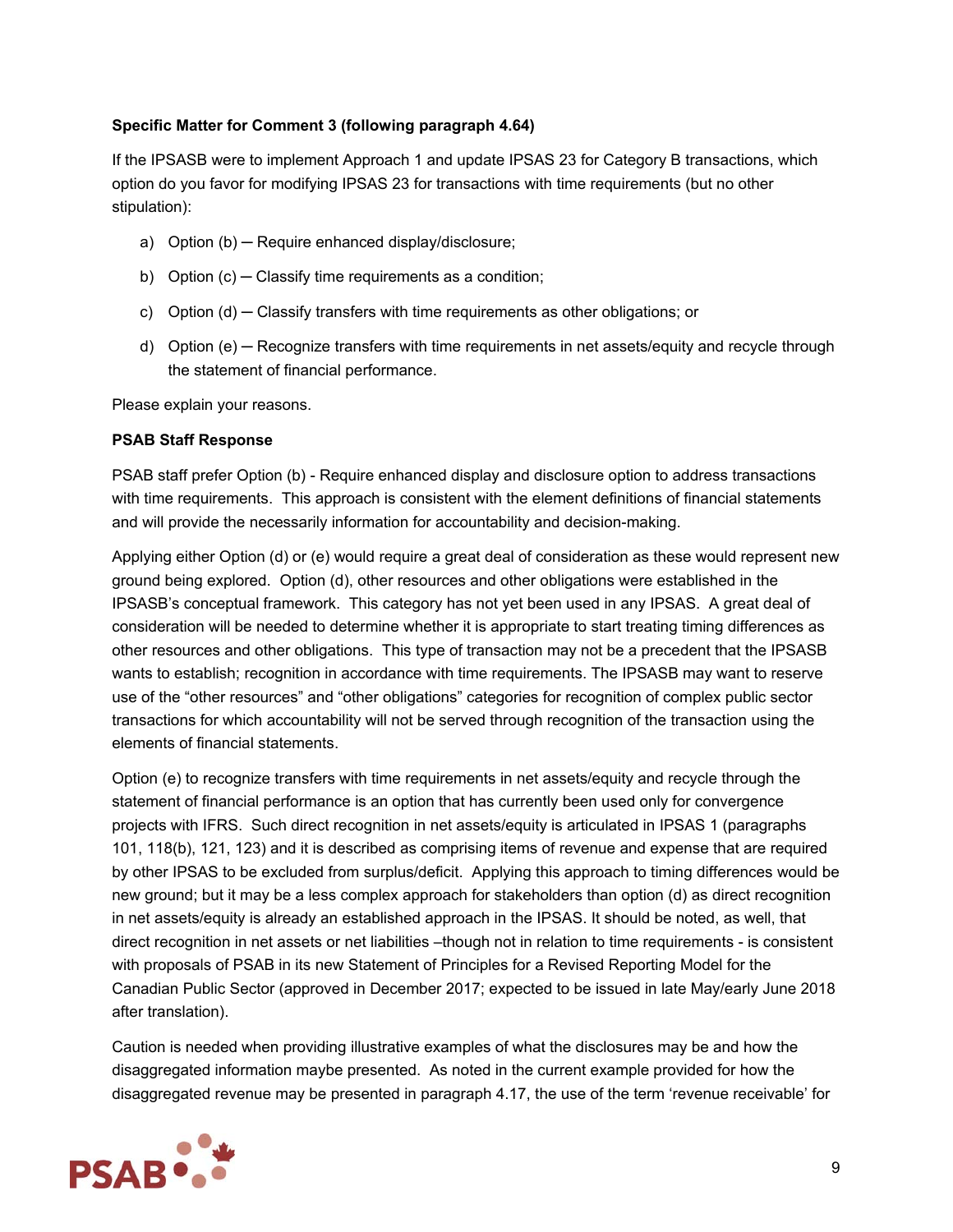the restricted component of the revenue that is to be used in future periods is somewhat misleading assuming the entity has already received the money.

#### **Specific Matter for Comment 4 (following paragraph 4.64)**

Do you consider that the option that you have identified in SMC 3 should be used in combination with Approach 1 Option (a) – Provide additional guidance on making the exchange/non-exchange distinction?

- a) Yes
- b) No

Please explain your reasons.

#### **PSAB Staff Response**

Yes. Given that the exchange/non-exchange is still going to be made, any additional guidance to help understand the difference between those two categories in the public sector would be helpful. The phrases identified in the Consultation Paper, 'directly giving' and 'approximately equal value' are problematic in the public sector and can be interpreted differently.

#### **Preliminary View 4 (following paragraph 5.5)**

The IPSASB considers that accounting for capital grants should be explicitly addressed within IPSAS.

Do you agree with the IPSASB's Preliminary View 4? If not, please give your reasons.

#### **PSAB Staff Response**

Yes, accounting for capital grants should be addressed within IPSAS. The issues needed to be addressed may be different depending on whether a performance obligation approach is applied or the exchange/non-exchange approach. Addressing this issue will help improve consistency of application and comparability.

#### **Specific Matter for Comment 5 (following paragraph 5.5)**

a) Has the IPSASB identified the main issues with capital grants?

If you think that there are other issues with capital grants, please identify them.

b) Do you have any proposals for accounting for capital grants that the IPSASB should consider? Please explain your issues and proposals.

#### **PSAB Staff Response**

Agree with main issues identified.

In relation to updating requirements in the IPSAS for capital grants we offer the following:

 Please see Appendix B. It includes excerpts from PSAB's 2007 Re-exposure Draft that set out proposals to revise Government Transfers, Section PS 3410. These proposals were not accepted

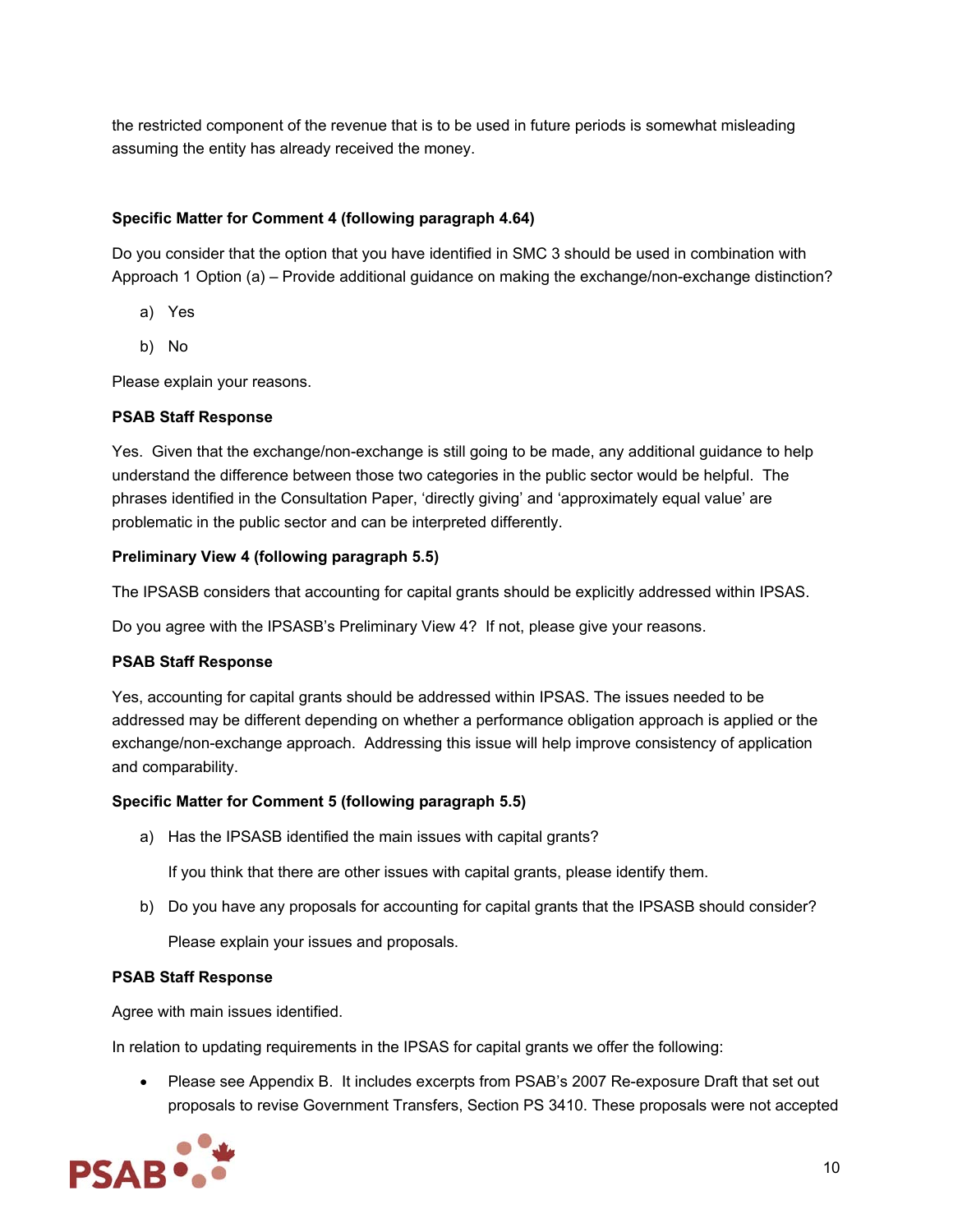in Canada. But they were based on IPSAS 23 and tried to add more guidance for making the restriction versus condition distinction required by IPSAS 23, even though such terms were not specifically used in the re-exposure draft. The proposed recipient accounting was for all transfers, including capital grants; so it may be useful in updating IPSAS 23.

 PSAB's ultimate decision in relation to capital transfers received in the new Section PS 3410 was a pragmatic "made in Canada" solution that gives accounting credence to both transferor terms and recipient actions and communications in trying to reflect the substance of individual capital transfers. A couple of Canadian jurisdictions prefer that all capital transfers be accounted for in the same manner and have legislated accounting requirements for capital transfers received to achieve that consistency.

#### **Specific Matter for Comment 6 (following paragraph 5.9)**

Do you consider that the IPSASB should:

- a) Retain the existing requirements for services in-kind, which permit, but do not require recognition of services in-kind; or
- b) Modify requirements to require services in-kind that meet the definition of an asset to be recognized in the financial statements provided that they can be measured in a way that achieves the qualitative characteristics and takes account of the constraints on information; or
- c) An alternative approach.

Please explain your reasons. If you favor an alternative approach, please identify that approach and explain it.

#### **PSAB Staff Response**

Staff agree that they are many challenges associated with developing accounting standards for services in-kind and the cost of obtaining the information needs to be considered against the benefit of providing the information. Additional research is needed to determine the impact of the alternatives above. Nevertheless, if a decision is required, b) would be consistent with the new conceptual framework and therefore wold be a more theoretically defensible approach.

#### **Preliminary View 5 (following paragraph 6.37)**

The IPSASB is of the view that non-exchange transactions related to universally accessible services and collective services impose no performance obligations on the resource recipient. These non-exchange transactions should therefore be accounted for under The Extended Obligating Event Approach.

Do you agree with the IPSASB's Preliminary View 5? If not, please give your reasons.

#### **PSAB Staff Response**

Agree.

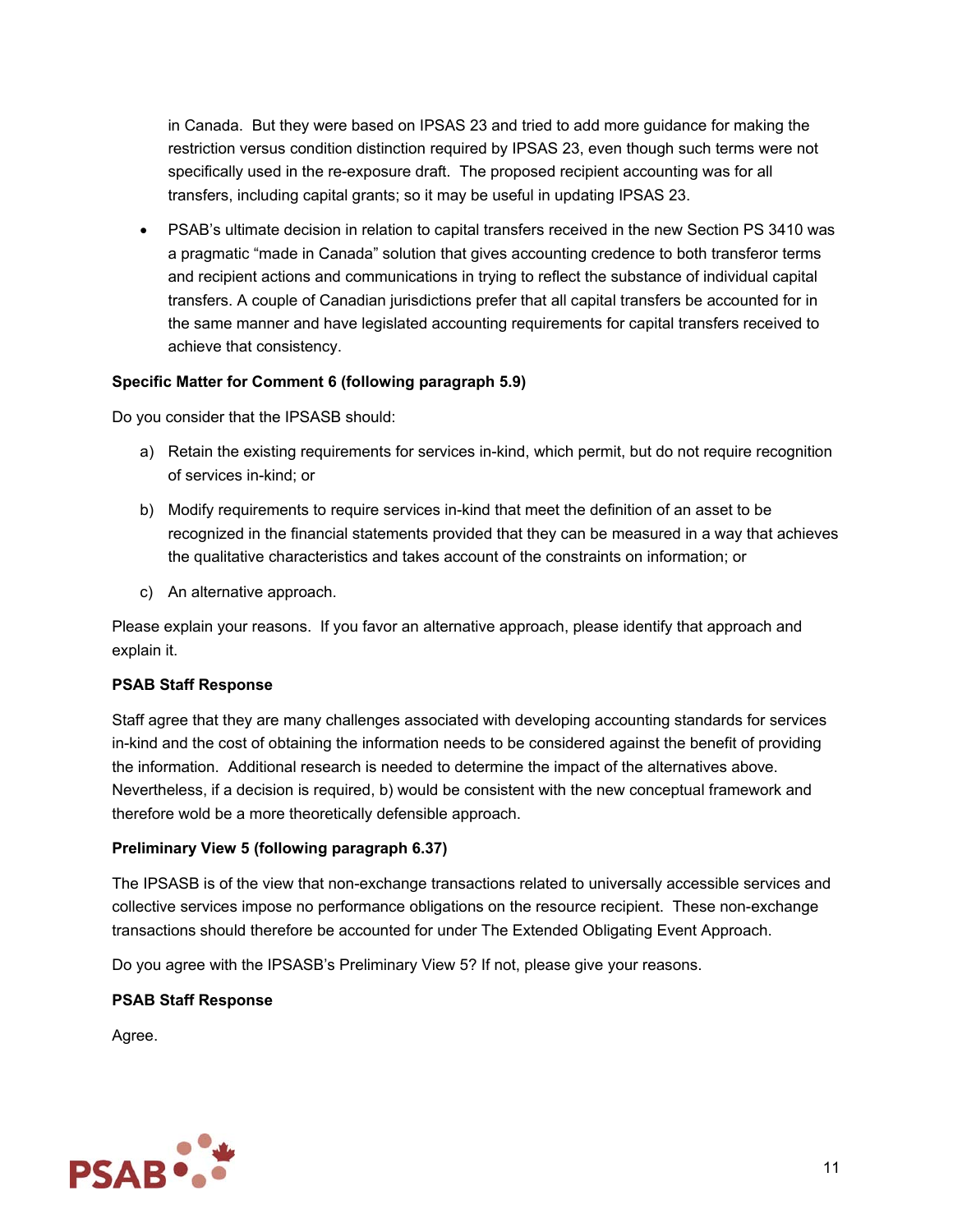#### **Preliminary View 6 (following paragraph 6.39)**

The IPSASB is of the view that, because there is no obligating event related to non-exchange transactions for universally accessible services and collective services, resources applied for these types of non-exchange transactions should be expensed as services are delivered.

Do you agree with the IPSASB's Preliminary View 6? If not, please give your reasons.

#### **PSAB Staff Response**

Agree.

However, we note that PV 5 requires use of the Extended Obligating Event Approach and then PV 6 states that there is no obligating event. Although we agree with the ultimate conclusion that expenses should be recognized as the related eservices are delivered, we feel that PV 5 and PV 6 are somewhat contradictory.

#### **Preliminary View 7 (following paragraph 6.42)**

The IPSASB is of the view that where grants, contributions and other transfers contain either performance obligations or stipulations they should be accounted for using the PSPOA which is the counterpart to the IPSASB's preferred approach for revenue.

Do you agree with the IPSASB's Preliminary View 7? If not, please give your reasons.

#### **PSAB Staff Response**

Agree that it would be beneficial to have consistent approaches for revenue and expenses. Therefore, if a performance obligation approach can be applied to revenues, then there may be merit to applying the same approach to expenses. However, symmetrical accounting should not be forced. A resource provider and resource recipient may not have the same evidence to support recognition and the element definitions should be the ultimate gatekeepers of whether an asset or liability is recognized.

Further, a performance obligation approach for expenses may have additional challenges.

- For example, the expense recognition may be delayed as the resource provider must be able to determine whether the resource recipient or in some cases the resource beneficiary has satisfied the performance obligations. Mechanisms will need to be in place to provide reliable and timely information to indicate when performance obligations are satisfied.
- Performance obligations imposed on a recipient of funding might have no accounting significance for the transferor unless (and until) the obligation is not met. In such cases the transferor might expect to get some funds back or would reduce future funding; and the receivable and revenue recognition would be future events.
- Chapter 6 does not address this possibility and assumes that a performance obligation imposed on recipient of transferred funds would also have an impact on the accounting by the transferor. When funds are provided by a transferor in advance of a performance obligation being met, a

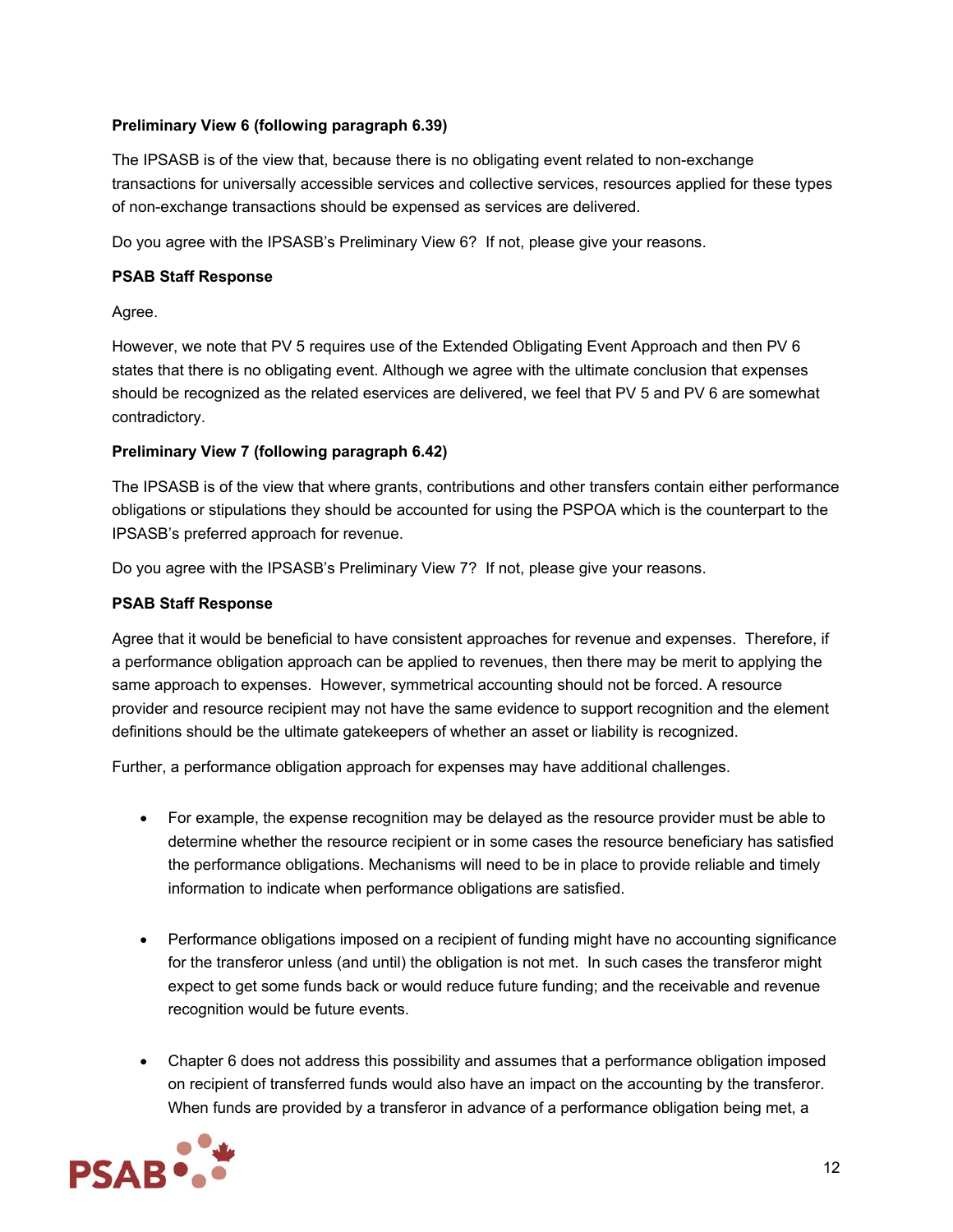prepaid asset is created for the transferor. But a full evaluation of whether the asset definition is met for a transferor when funds that have already flowed is not provided (or if this evaluation is done, no reference to it is included in Chapter 6).

 A transferor does not control the transferred funds until they are used by the recipient for the intended purposes. How would the transferor continue to control these funds? The transferor may have legal recourse to get the funds back if the performance obligation is not satisfied but retains no control of the funds transferred once they are gone. They become an asset of the recipient and give rise to the related performance obligation liability for the recipient.

#### **Preliminary View 8 (following paragraph 7.18)**

The Board considers that at initial recognition, non-contractual receivables should be measured at face value (legislated amount) of the transaction(s) with any amount expected to be uncollectible identified as an impairment.

Do you agree with the IPSASB's Preliminary View 8? If not, please give your reasons.

#### **PSAB Staff Response**

PSAB staff do not agree with initial recognition of non-contractual receivables to be measured at face value (legislated amount) with the amount expected to be uncollectible identified.

The CPA Canada Public Sector Accounting Handbook, TAX REVENUE, paragraph PS 3510.09 states, "A government would only recognize tax revenue that it expects to collect in accordance with the general recognition criteria in FINANCIAL STATEMENT CONCEPTS, paragraph PS 1000.55. If at the time the tax is imposed, the government expects for specific or exceptional reasons that it is unlikely to collect it, the tax revenue would not be recognized…."

Furthermore, the recently issued Exposure Draft, Revenue, Proposed Section PS 3400, notes that a public sector entity recognizes only those future economic benefits it expects to obtain. In this regard, two circumstances have been identified as critical to revenue recognition. Revenue is expected when the public sector entity:

- (a) has the information required to record the transaction; and
- (b) is able to enforce payment.

#### **Preliminary View 9 (following paragraph 7.34)**

The IPSASB considers that subsequent measurement of non-contractual receivables should use the fair value approach.

Do you agree with the IPSASB's Preliminary View 9? If not, please give your reasons.

#### **PSAB Staff Response**

The IPSASB has a Measurement project underway, perhaps it would be better to wait and see what conclusions are reached in that project.

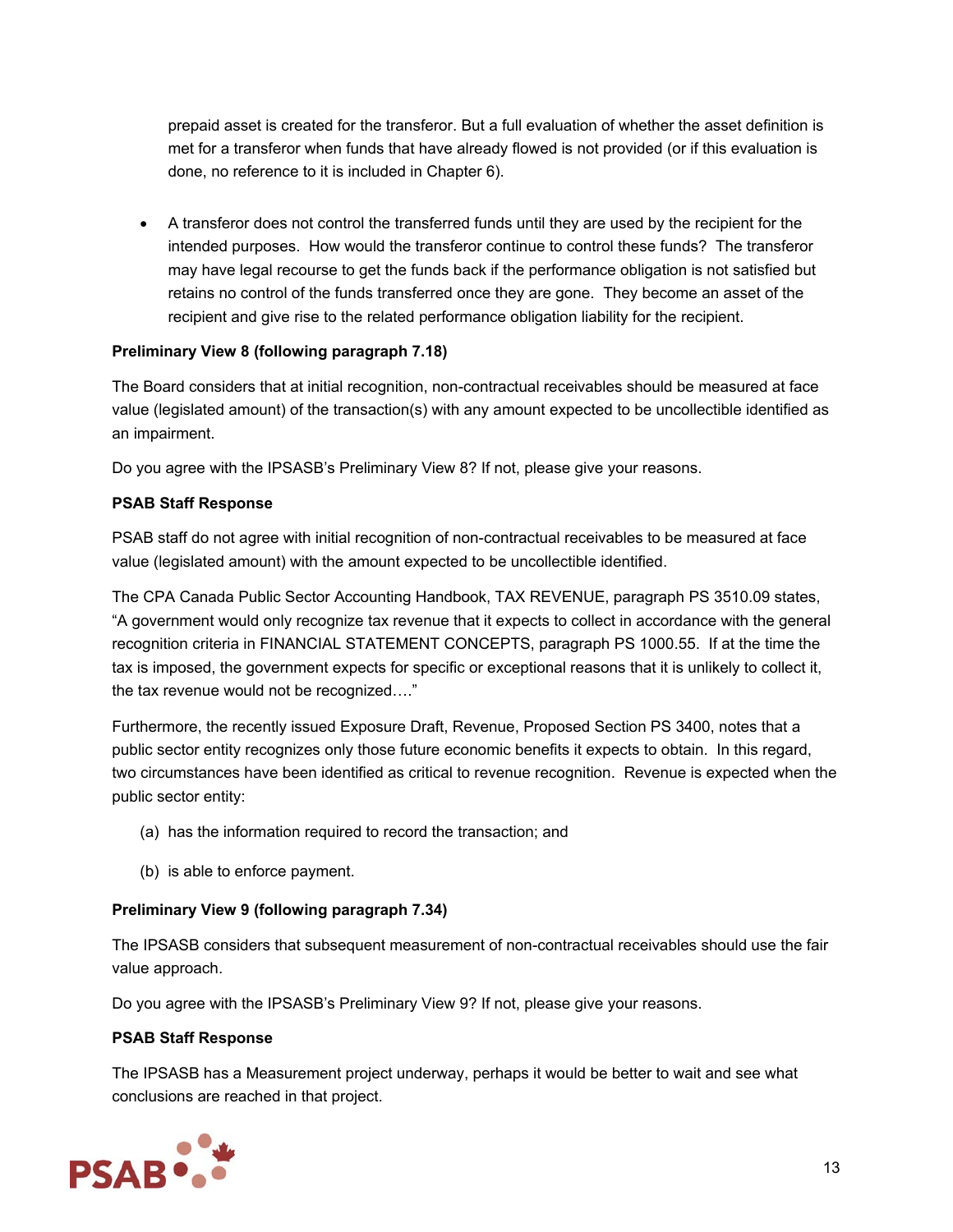Having said that, Approach 3 – the cost approach may be more straightforward and understandable for users. This approach would require fewer decisions on interest rates. Also, it could be argued that noncontractual receivables that arise from taxes and fines and penalties for example are not really 'financing transactions'.

#### **Specific Matter for Comment 7 (following paragraph 7.46)**

For subsequent measurement of non-contractual payables do you support:

- a) Cost of Fulfillment Approach;
- b) Amortized Cost Approach;
- c) Hybrid Approach; or
- d) IPSAS 19 requirements?

Please explain your reasons.

#### **PSAB Staff Response**

The IPSASB has a Measurement project underway, perhaps it would be better to wait and see what conclusions are reached in that project.

Having said that, the cost of fulfillment approach seems the most straightforward and easy to understand.

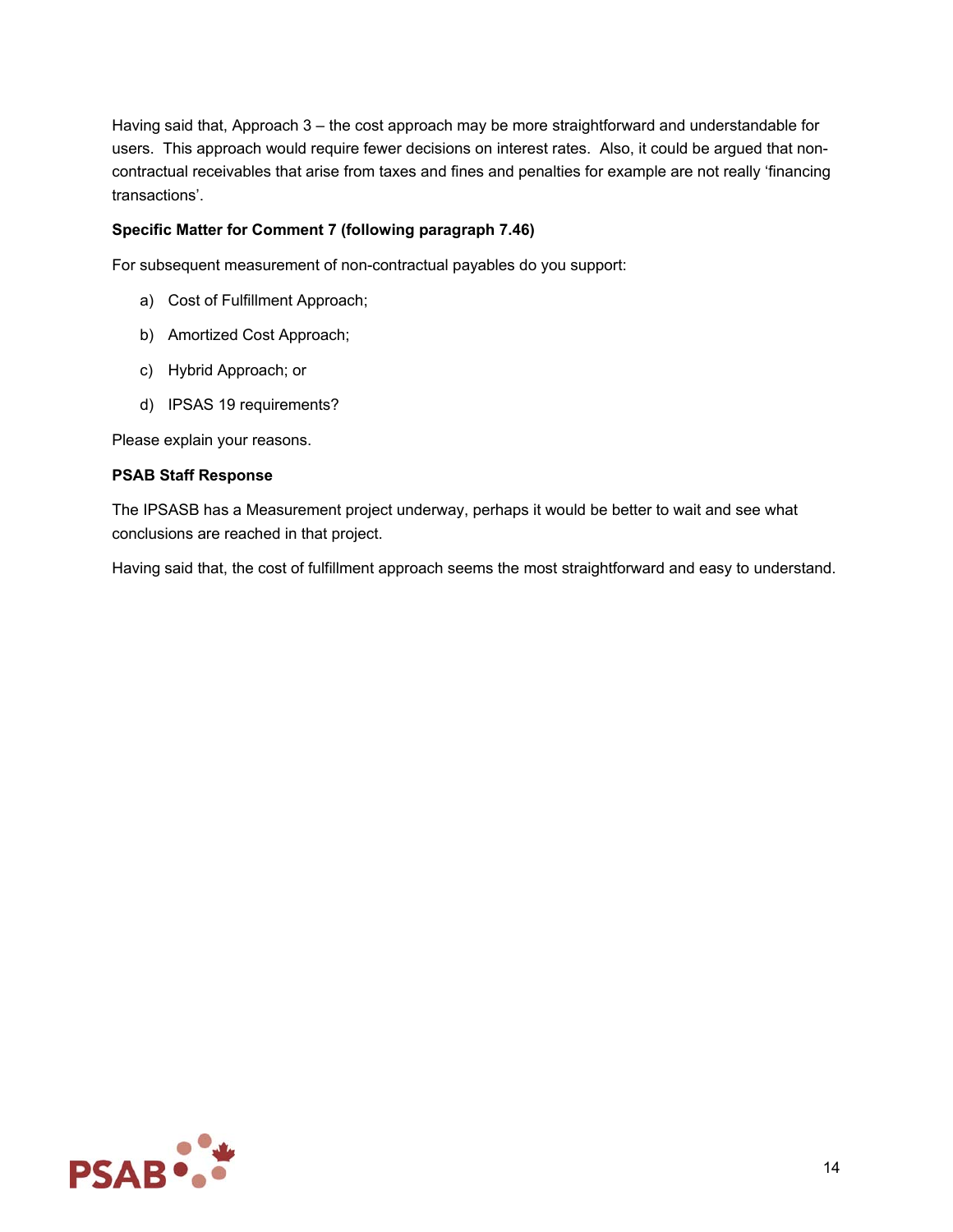# **Appendix B Excerpts from PSAB's 2007 Re-exposure Draft for Government Transfers, Section PS 3410**

Note: These proposals were not accepted in Canada. But they were based on IPSAS 23 and tried to add more guidance for making the restriction versus condition distinction required in IPSAS 23, even though such terms were not specifically used in the re-exposure draft.

### *Highlights to Re-Exposure Draft - Recipient Government*

The proposals in the Re-Exposure Draft require a transfer to be recognized as revenue in the period the transfer is authorized and any eligibility criteria are met, except when and to the extent that the transfer stipulations create a liability in accordance with LIABILITIES, Section PS 3200. This proposal is similar to IPSAS 23.

The nature, extent and specificity of the transfer stipulations are fundamental to distinguishing revenue from liability. If the transfer stipulations establish both substantive performance and return requirements, the recipient will initially recognize a liability and revenue will be subsequently recognized as the stipulations are met.

When substantive performance and return requirements are included in the stipulations, this creates a liability for a recipient government. The recipient government has no discretion to avoid the sacrifice of future economic benefits (i.e., either to the ultimate beneficiaries of the goods or services to be provided or back to the transferor). A present obligation is imposed on a recipient government by its acceptance of a transfer with both substantive performance and return requirements.

A performance requirement has substance when it is specifically identifiable and permits the objective assessment of non-compliance. Normally, a performance requirement is identifiable when the stipulations define the nature of the future economic benefits to be sacrificed by the recipient through a specific purpose stipulation combined with time stipulations. This leaves the recipient with little or no discretion over the use of the asset and the time period it is to be used.

A return requirement has substance when it is specifically identifiable, related to a breach of the performance requirements and enforceable. The nature and extent of the accountability stipulations included in the transfer terms would be evaluated to determine if they impose an identifiable and enforceable return requirement on a recipient government. Stipulations would not create a liability unless the return requirement is sufficiently explicit to ensure that the recipient must use the resources as specified or return the resources or their equivalent to the transferor. It is the existence of an explicit, substantive return requirement coupled with a substantive performance requirement that indicates a recipient has lost its discretion to make individual choices, judgments or decisions relating to the asset, thus prompting liability recognition.

Stipulations would not create a liability unless the performance requirement is defined in a manner that permits objective assessment of non-compliance. If non-compliance cannot be objectively assessed, determining when a return requirement would be triggered also cannot be assessed. The return requirement would lack sufficient enforceability and the stipulations would not create a liability for a recipient government.

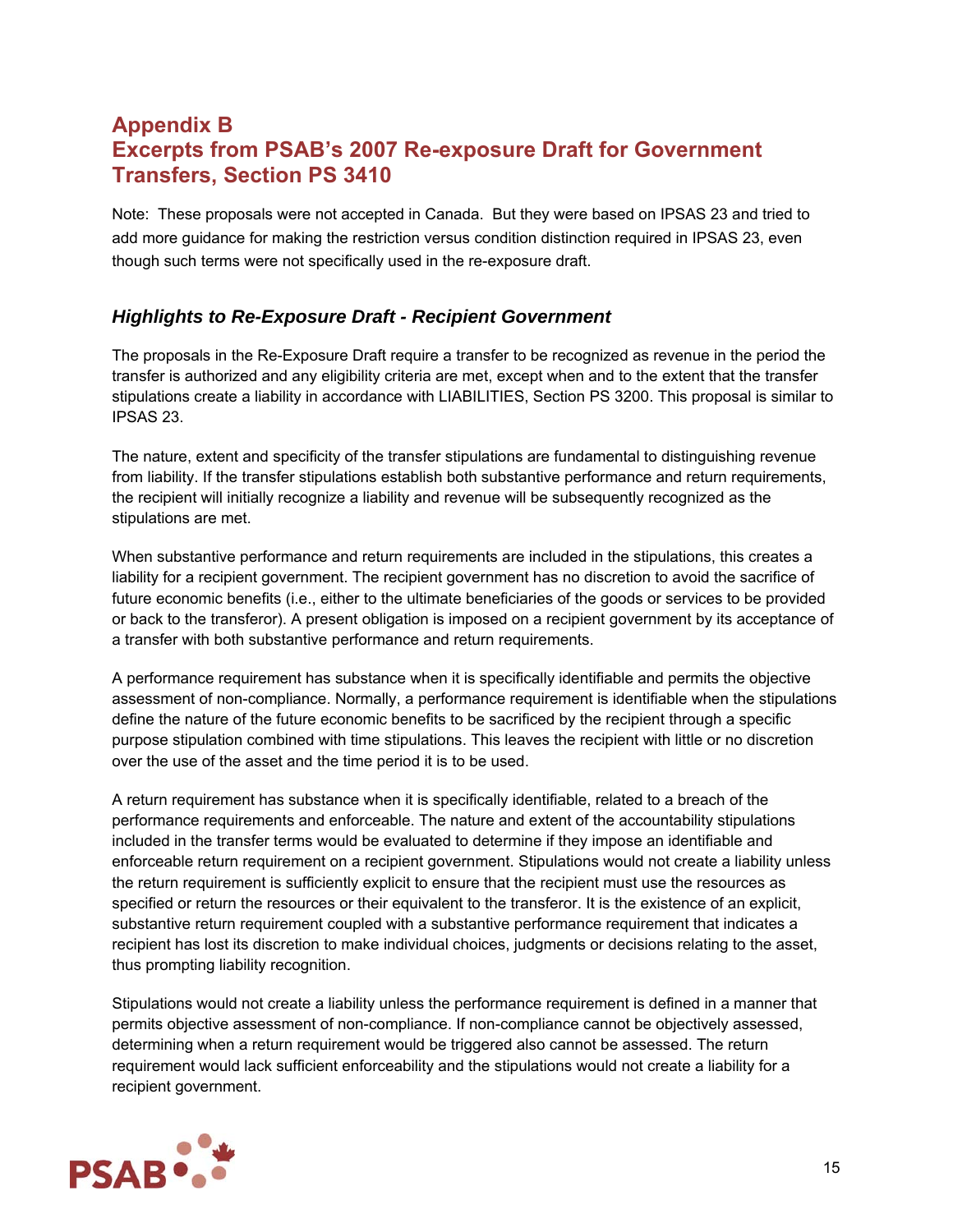A performance requirement alone is insufficient, as the recipient retains some discretion to avoid the sacrifice of resources back to the transferor. An implied requirement to return resources to the transferor is also insufficient to remove the recipient government's discretion.

The following diagram illustrates B's limited choices as a recipient of a transfer with both substantive performance and return requirements.

#### **Transfer received or receivable with performance requirement and return requirement**



#### *Excerpt from the text of the re-exposure draft*

#### *Recipient government*

- .15 ► *A government transfer should be recognized by a recipient government as revenue in the period the transfer is authorized as described in paragraph PS 3410.28 and eligibility criteria, if any, have been met by the recipient, except when and to the extent that the transfer stipulations create a liability in accordance with* LIABILITIES*, Section PS 3200.*
- .16 Transfer terms described as eligibility criteria but not met before a transfer is provided by the transferor would be considered stipulations for the purposes of paragraph PS 3410.15.
- .17 ► *A liability recognized in accordance with paragraph PS 3410.15 should be reduced and an equivalent amount of revenue recognized as the transfer stipulations are met.*
- .18 The standards in paragraphs PS 3410.15 and PS 3410.17 apply equally to an operating transfer, a capital transfer and a transfer of a tangible capital asset.
- .19 For a capital transfer recognized as a liability in accordance with paragraph PS 3410.15 transfer stipulations would require revenue recognition as the related asset:
	- (a) is acquired or developed; or
	- (b) is used to provide goods or services to third parties over the specified period up to a maximum of its useful life.